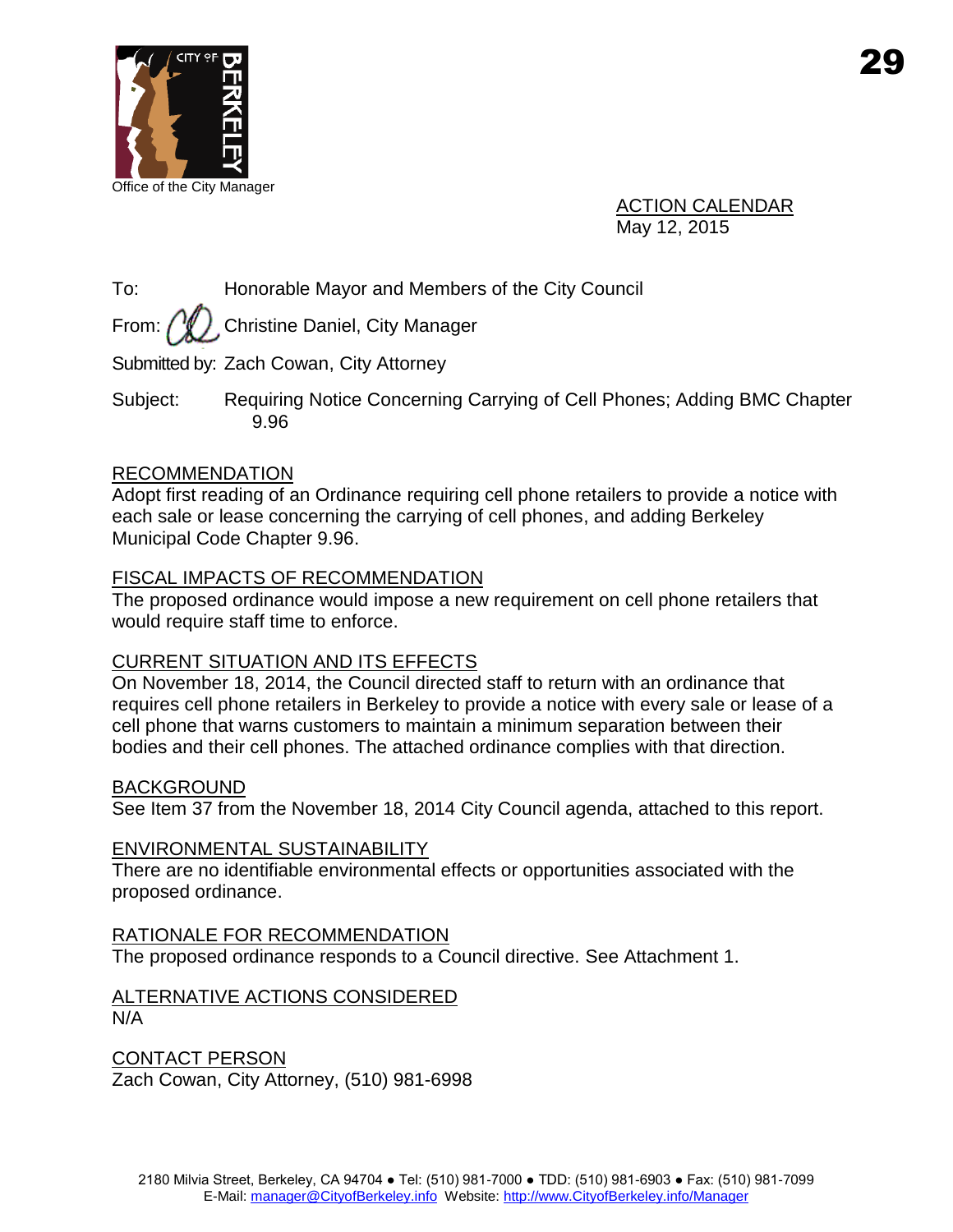Attachments:

- 1: Ordinance
- 2: Item 37, November 18, 2014, City Council agenda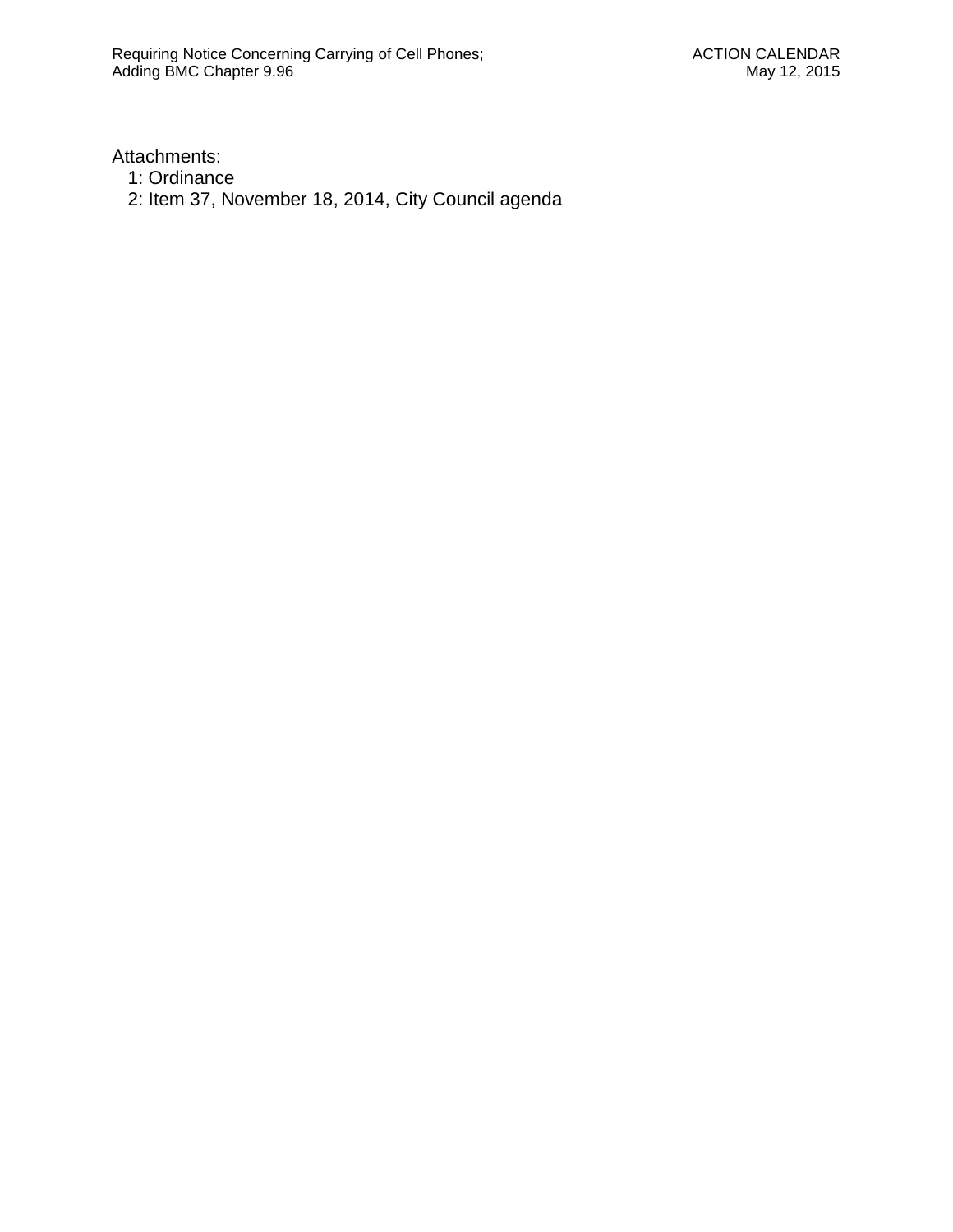#### ORDINANCE NO. #,###-N.S.

## REQUIRING NOTICE CONCERNING RADIO FREQUENCY EXPOSURE OF CELL PHONES; ADDING BERKELEY MUNICIPAL CODE CHAPTER 9.96

BE IT ORDAINED by the Council of the City of Berkeley as follows:

Section 1. That Berkeley Municipal Code Chapter 9.96 is added to the Berkeley Municipal Code to read as follows:

# **CHAPTER 9.96 REQUIRING NOTICE CONCERNING RADIO FREQUENCY EXPOSURE OF CELL PHONES**

**Section 9.96.010 Findings and Purpose 9.96.020 Definitions 9.96.030 Required notice 9.96.040 Violation – remedies**

**Section 9.96.010 Findings and Purpose**

A. Requirements for the testing of cell phones were established by the federal government in 1996.

B. These requirements established "Specific Absorption Rates" (SAR) for cell phones.

C. The protocols for testing the SAR for cell phones carried on a person's body assumed that they would be carried a small distance away from the body, e.g., in a holster or belt clip, which was the common practice at that time. Testing of cell phones under these protocols has generally been conducted based on an assumed separation of 10-15 millimeters.

D. To protect the safety of their consumers, manufacturers recommend that their cell phones be carried away from the body, or be used in conjunction with hands-free devices.

E. Consumers are not generally aware of these safety recommendations.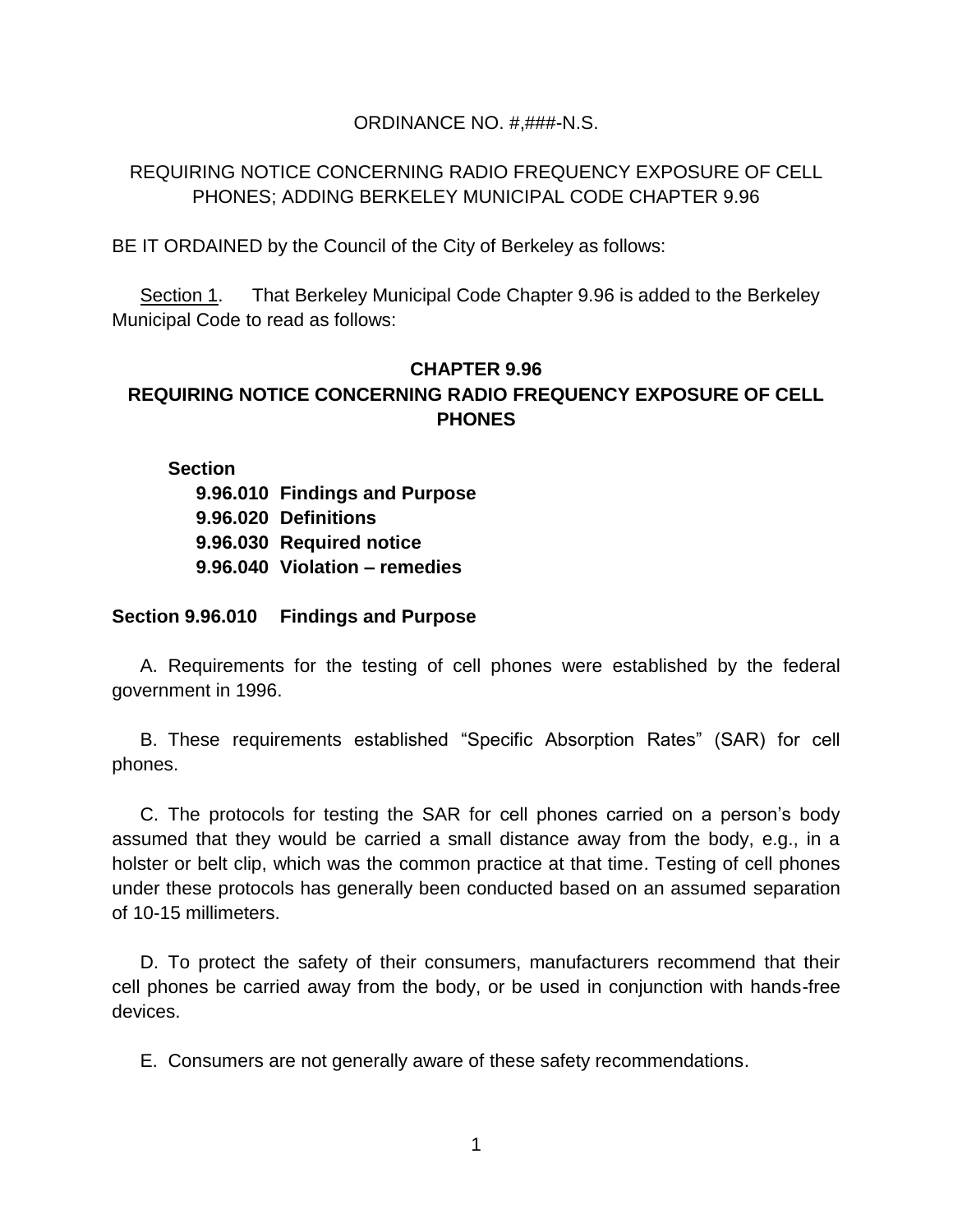F. Currently, it is much more common for cell phones to be carried in pockets or other locations rather than holsters or belt clips, resulting in much smaller separation distances than the safety recommendations specify.

G. Some consumers may change their behavior to better protect themselves and their children if they were aware of these safety recommendations.

H. While the disclosures and warnings that accompany cell phones generally advise consumers not to wear them against their bodies, e.g., in pockets, waistbands, etc., these disclosures and warnings are often buried in fine print, are not written in easily understood language, or are accessible only by looking for the information on the device itself.

I. The purpose of this Chapter is to assure that consumers have the information they need to make their own choices about the extent and nature of their exposure to radio frequency radiation.

### **Section 9.96.020 Definitions**

For the purposes of this Chapter, the following terms shall have the following meanings, unless the context requires otherwise.

A. "Cell phone" means a portable wireless telephone device that is designed to send or receive transmissions through a cellular radiotelephone service, as defined in Section 22.99 of Title 47 of the Code of Federal Regulations. A cell phone does not include a wireless telephone device that is integrated into the electrical architecture of a motor vehicle.

B. "Cell phone retailer" means any person or entity that sells or leases, or offers to sell or lease, Cell phones to the public, where the sale or lease occurs within the City of Berkeley, including Formula cell phone retailers. "Cell phone retailer" shall not include: (1) anyone selling or leasing Cell phones over the telephone, by mail, or over the internet; or (2) anyone selling or leasing Cell phones directly to the public at a convention, trade show, or conference, or otherwise selling or leasing Cell phones directly to the public within the City of Berkeley on fewer than 10 days in a year.

C. "Formula cell phone retailer" means a Cell phone retailer that sells or leases cell phones to the public, or which offers Cell phones for sale or lease, through a retail sales establishment located in the City of Berkeley that, along with eleven or more other retail sales establishments located in the United States, maintains two or more of the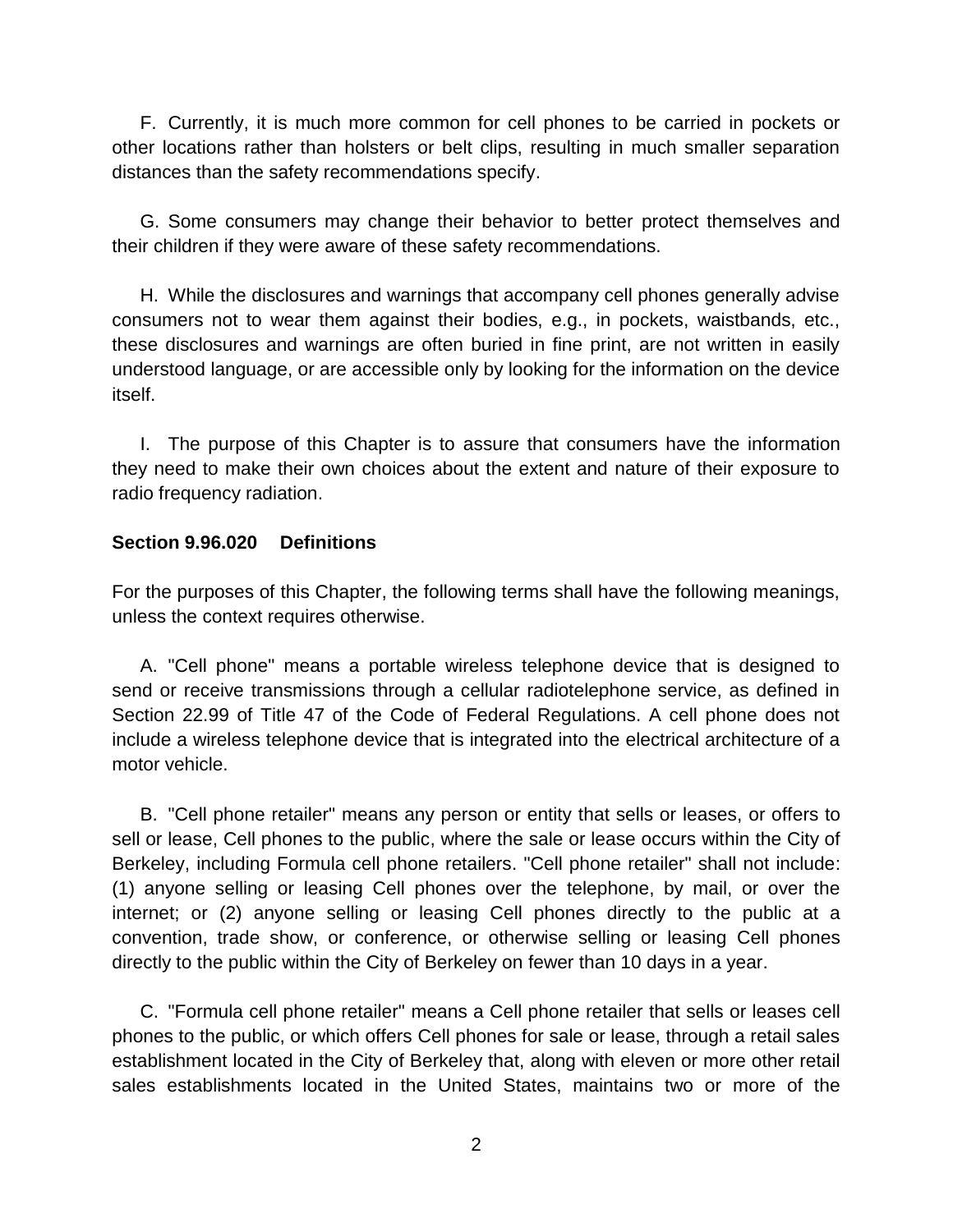following features: a standardized array of merchandise; a standardized facade; a standardized decor and color scheme; a uniform apparel; standardized signage; or, a trademark or service mark.

#### **Section 9.96.030 Required notice**

A. A Cell phone retailer shall provide to each customer who buys or leases a Cell phone a notice containing the following language:

The City of Berkeley requires that you be provided the following notice:

To assure safety, the Federal Government requires that cell phones meet radio frequency (RF) exposure guidelines. If you carry or use your phone in a pants or shirt pocket or tucked into a bra when the phone is ON and connected to a wireless network, you may exceed the federal guidelines for exposure to RF radiation. This potential risk is greater for children. Refer to the instructions in your phone or user manual for information about how to use your phone safely.

B. The notice required by this Section shall either be provided to each customer who buys or leases a Cell phone or shall be prominently displayed at any point of sale where Cell phones are purchased or leased. If provided to the customer, the notice shall include the City's logo, shall be printed on paper that is no less than 5 inches by 8 inches in size, and shall be printed in no smaller than a 18-point font. The paper on which the notice is printed may contain other information in the discretion of the Cell phone retailer, as long as that information is distinct from the notice language required by subdivision (A) of this Section. If prominently displayed at a point of sale, the notice shall include the City's logo, be printed on a poster no less than 8  $\frac{1}{2}$  by 11 inches in size, and shall be printed in no small than a 28-point font. The City shall make its logo available to be incorporated in such notices.

C. A Cell phone retailer that believes the notice language required by subdivision (A) of this Section is not factually applicable to a Cell phone model that retailer offers for sale or lease may request permission to not provide the notice required by this Section in connection with sales or leases of that model of Cell phone. Such permission shall not be unreasonably withheld.

## **Section 9.96.040 Violation – remedies**

A. Each individual Cell phone that is sold or leased contrary to the provisions of this Chapter shall constitute a separate violation.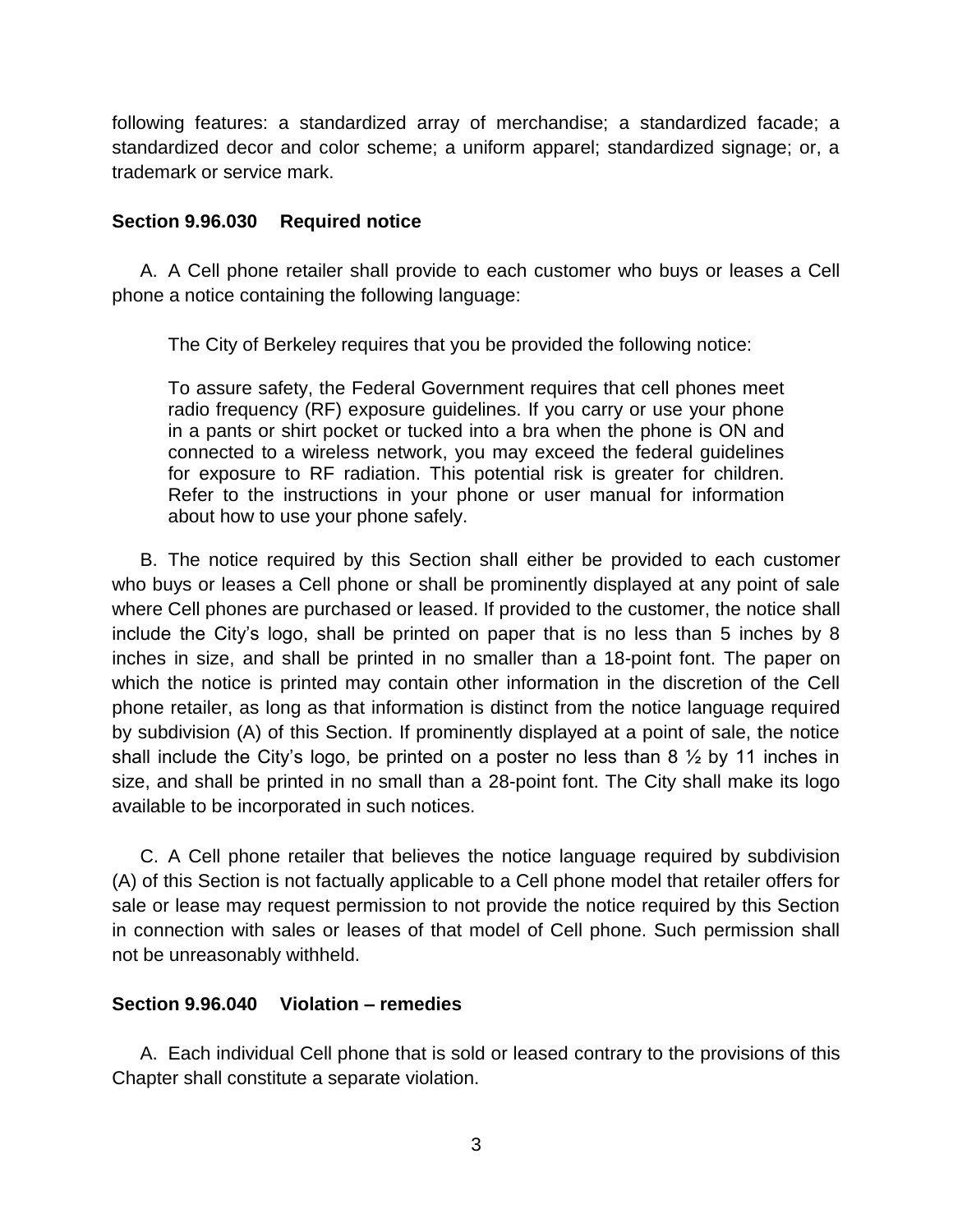B. Remedies for violation of this Chapter shall be limited to citations under Chapter 1.28.

Section 2. Copies of this Bill shall be posted for two days prior to adoption in the glass case located near the walkway in front of Old City Hall, 2134 Martin Luther King Jr. Way. Within fifteen days of adoption, copies of this Ordinance shall be filed at each branch of the Berkeley Public Library and the title shall be published in a newspaper of general circulation.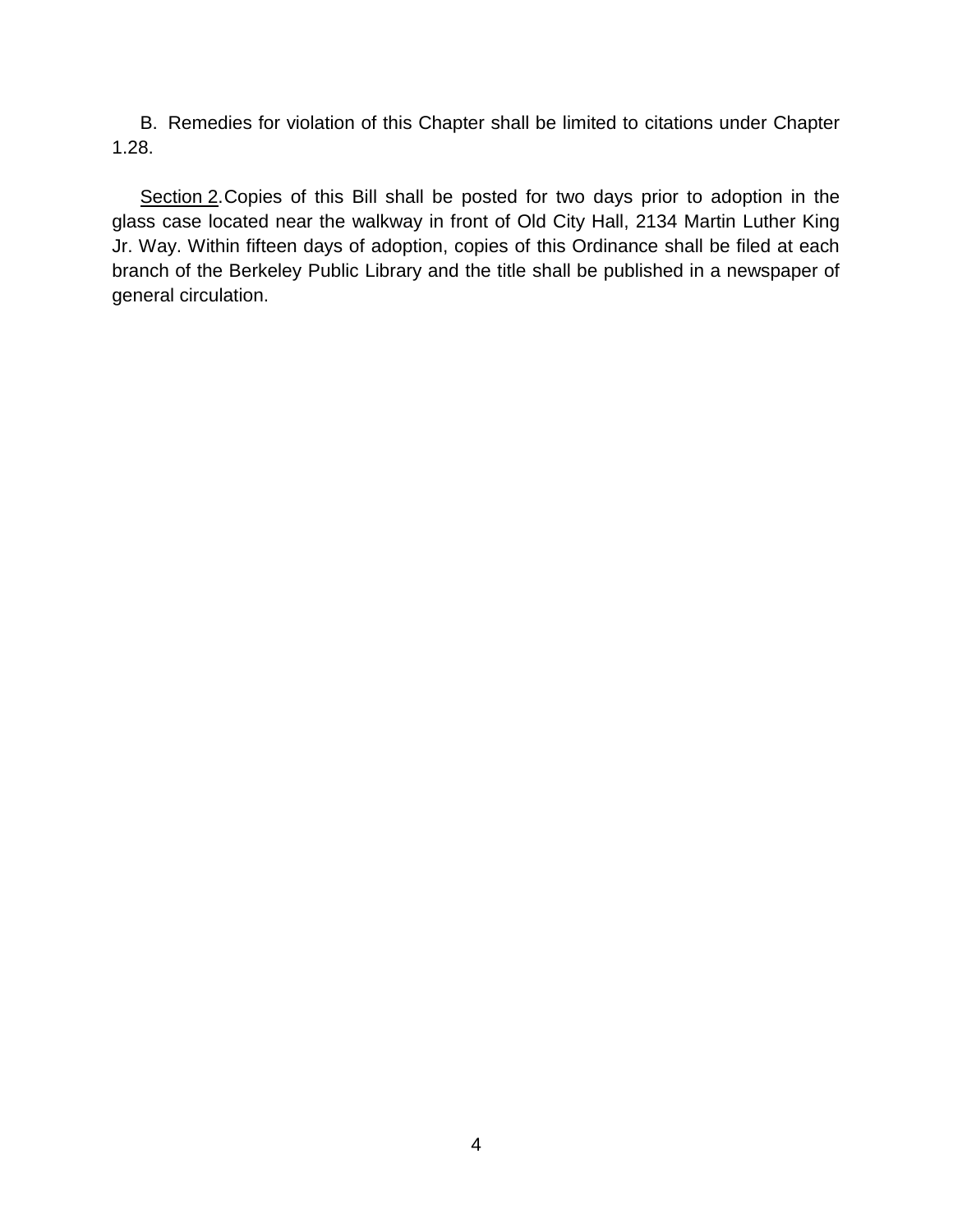

Max Anderson, District 3

ACTION CALENDAR November 18, 2014 *(Continued from October 28, 2014)* 

#### To: Honorable Mayor and Members of City Council

From: Councilmember Max Anderson Councilmember Kriss Worthington

Subject: City Manager Referral: Cell phone ordinance referral to City Manager

#### RECCOMMENDATION;

Refer to City Manager for the creation of an ordinance to have cell phone retailers give to consumers who purchase a phone, a factual, informational handout referring the user to their cell phone manufacturers' disclosure regarding the recommended separation distance for use against the body.

#### PROPOSED WORDING:

**"The Federal Government requires that cell phones meet radio frequency (RF) exposure guidelines. Don't carry or use your phone in a pants or shirt pocket or tucked into a bra when the phone is turned ON and connected to a wireless network. This will prevent exposure to RF levels that may exceed the federal guidelines.** 

# *Refer to the instructions in your phone or user manual for the recommended separation distance."*

The above advisory will appear in the form of an informational handout to be handed to consumers by the retailer at the time of purchasing a cell phone.

NOTE - City staff to provide specific font size and design of the handout as well as text about this being a requirement of the City of Berkeley with the city's official seal.

By adopting this proposal, the City of Berkeley will ensure that consumers are made aware of the Federal Communications Commission (FCC)'s required disclosure to never carry or use a cell phone directly against the body (i.e., in a pocket or tucked into a bra) when turned ON and connected to a wireless network in order to avoid exposure to radio frequency (RF) energy that may exceed the federal exposure guideline.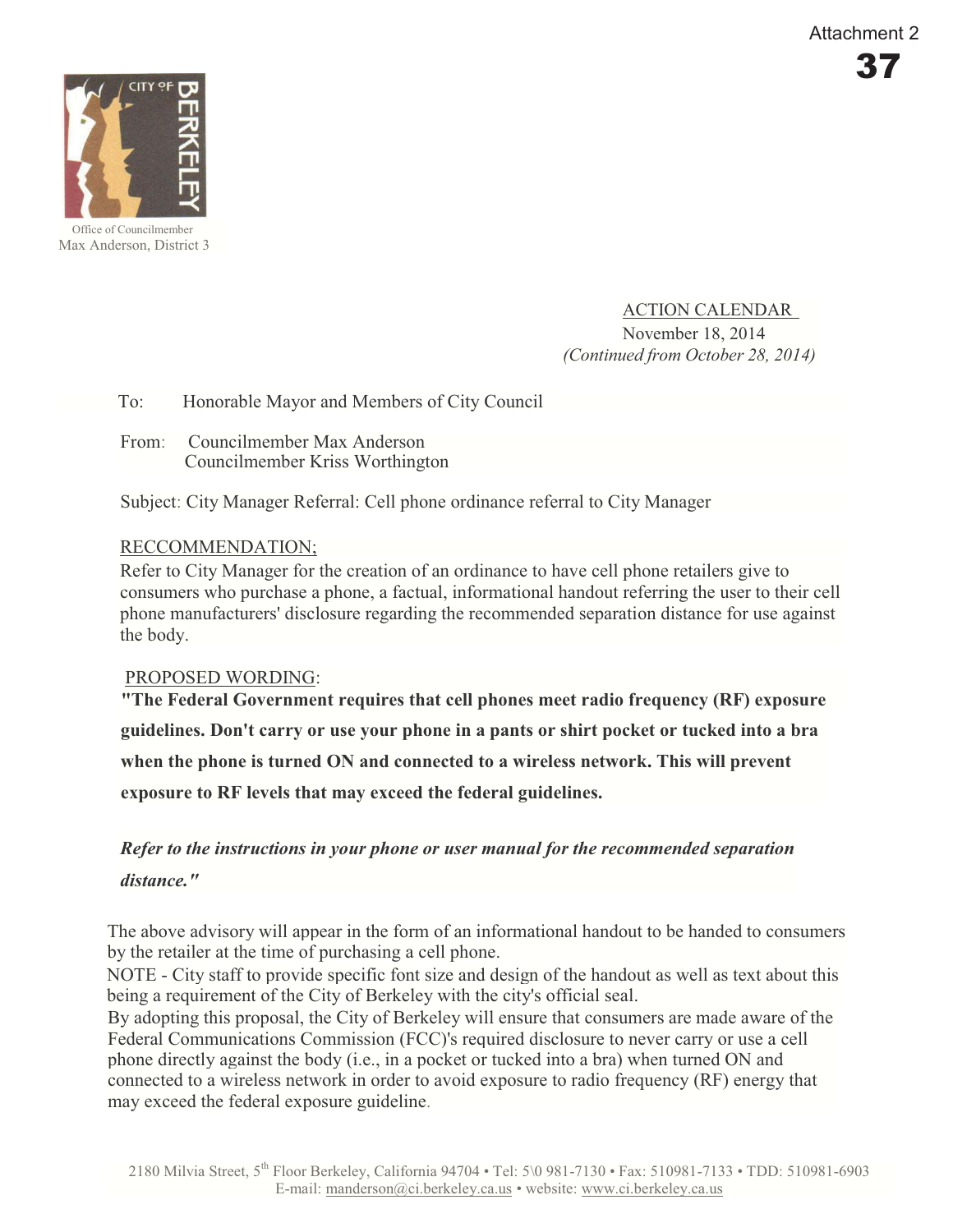#### FINANCIAL IMPLICATIONS:

World renowned attorney, Harvard Law Professor and Director of Edmund J. Safra Center for Ethics, Lawrence Lessig, has offered to provide legal advice to the City of Berkeley as well as to defend this proposed ordinance pro bono.

#### BACKGROUND:

Essential to understanding the intent of this recommendation is the fact that what is proposed is not a new consumer disclosure, but rather an attempt to further the effectiveness of cell phone manufacturers' existing consumer disclosures. The problem with the current manner in which this information is disclosed is that it is written in "legalese" and located in the fine print of user manuals or hidden within screens on the phone itself where it is unlikely to be seen by the typical consumer.

The nature of the disclosure itself is to direct consumers to never wear or use a cell phone directly against the body (as in a pants or shirt pocket or tucked into a bra or waistband) when turned ON and connected to a wireless network. Doing so, the consumer risks exposure to radiofrequency (RF) radiation that may exceed the federal exposure guideline established by the Federal Communications Commission (FCC).

#### **Why are the "fine print" separation distance advisories located within phones and user manuals?**

FCC rules state that cell phones must be tested for compliance with exposure guidelines - but, they allow the phones to be tested held a small "separation distance" away from the torso simulating being carried or used in a belt clip or holster.

The testing protocol for "body-worn" use was established prior to 1996 when phones were assumed to be carried on the body in a holster or belt clip and when they were not designed to be worn and/or used in pockets or tucked into bras, typical ways that phones are used today.

Because the 18 year old federal guidelines have not been updated since they were originally established in 1996, the FCC still assumes that all cell phones are only carried or used on the body in a holster or belt clip. Manufacturers (wrongfully) assert that all their customers always use a holster or belt clip to maintain the required separation distance when carried or used on the body.

#### **The FCC does not test cell phones the way they are typically used in a pocket directly against the body.**

Therefore, if a cell phone is used in a pocket or tucked into a bra or waistband, the consumer may be exposed to RF radiation levels that exceed the federal exposure guideline.

In July, 2012, the Government Accountability Office (GAO) issued a report called Exposure and Testing Requirements for Mobile Phones Should Be Reassessed in which the following statements appear: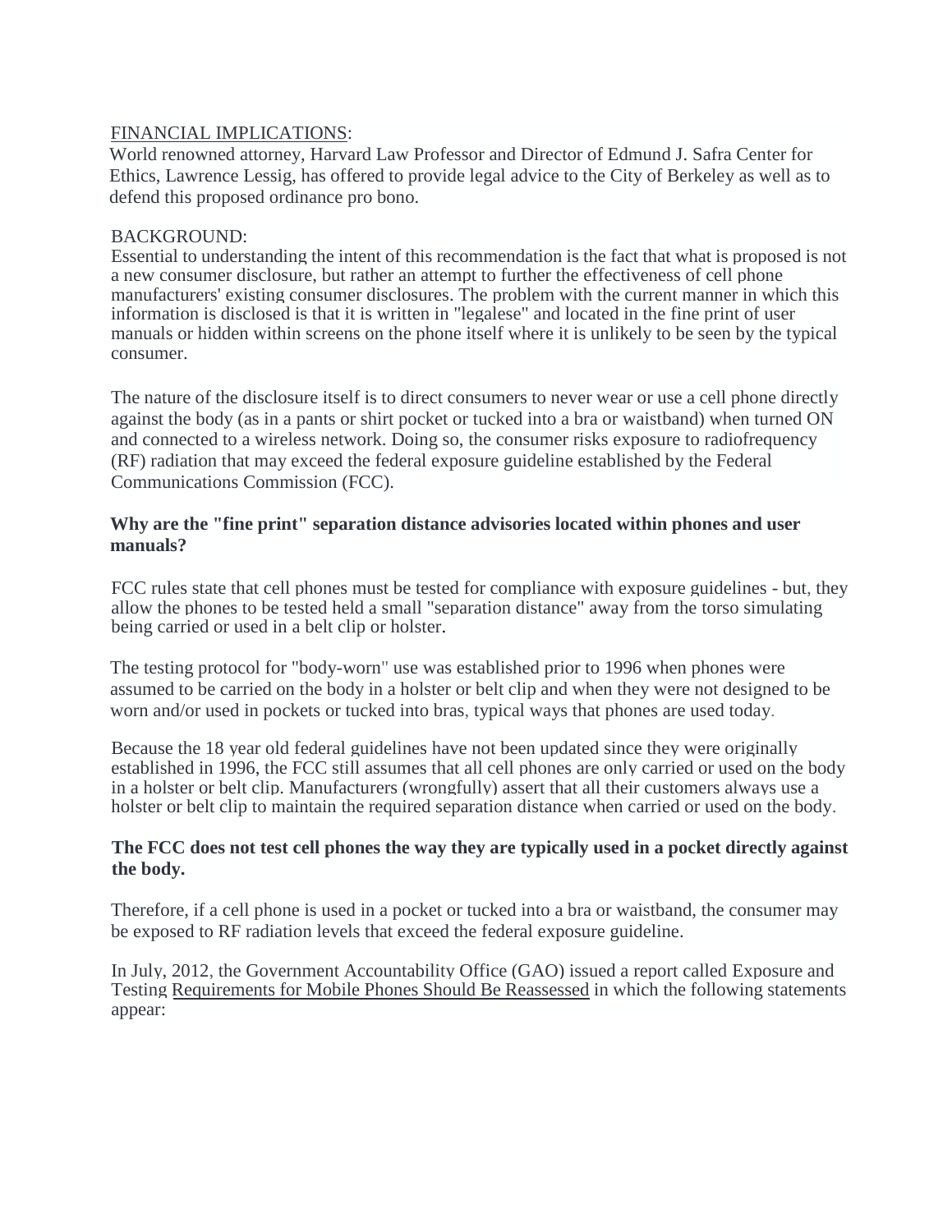*"FCC has also not reassessed its testing requirements to ensure that they identify the maximum RF energy exposure a user could experience. Some consumers may use mobile phones against the body, which FCC does not currently test, and could result in RF energy exposure higher than the FCC limit.* **" ...** *"FCC should formally reassess and, if appropriate, change its current RF energy exposure limit and mobile phone testing requirements related to likely usage configurations, particularly when phones are held against the body. "* 

Because of the separation distance allowed during testing against the body (torso), the FCC requires that manufacturers must inform consumers to always maintain this separation distance used at testing to ensure that the exposure levels remain below the "as tested" levels:

*"Specific information must be included in the operating manuals to enable users to select body-worn accessories that meet the minimum test separation distance requirements. Users must be fully informed of the operating requirements and restrictions, to the extent that the typical user can easily understand the information, to acquire the required body-worn accessories to maintain compliance. Instructions on how to place and orient a device in body-worn accessories, in accordance with the test results, should also be included in the user instructions. All supported body-worn accessory operating configurations must be clearly disclosed to users through conspicuous instructions in the user guide and user manual to ensure unsupported operations are avoided."*  **[FCC KDB 447498 DOl General RF Exposure Guidance- Section 4.2.2(4)]** 

The above FCC guideline is the basis for the advisories that appear in the fine print of every cell phone user manual.

In spite of the FCC requiring that consumers be made aware of this information, manufacturers print this necessary separation distance advisor in fine print "legalese" and locate the consumer disclosure in difficult to find sections of cell phone user manuals or buried within the text on the phone itself.

NOTE: This proposed ordinance seeks to make consumers aware of their cell phone manufactures' "separation distance" disclosure as required by the FCC. It also reiterates in consumer-friendly language the manufacturers' message that consumers must never use or carry a cell phone directly against the body (while turned ON and connected to a wireless network).

Examples of "fine print" separation distance advisories for popular cell phones: Apple iPhone 5- Found on the Apple website at: [https:llwww.apple.com/legal/rfexposure/iphone5,1](http://https:llwww.apple.com/legal/rfexposure/iphone5,)/e/

And, can be found on the iPhone navigating through the following screens: Settings>General> About> Legal> RF Exposure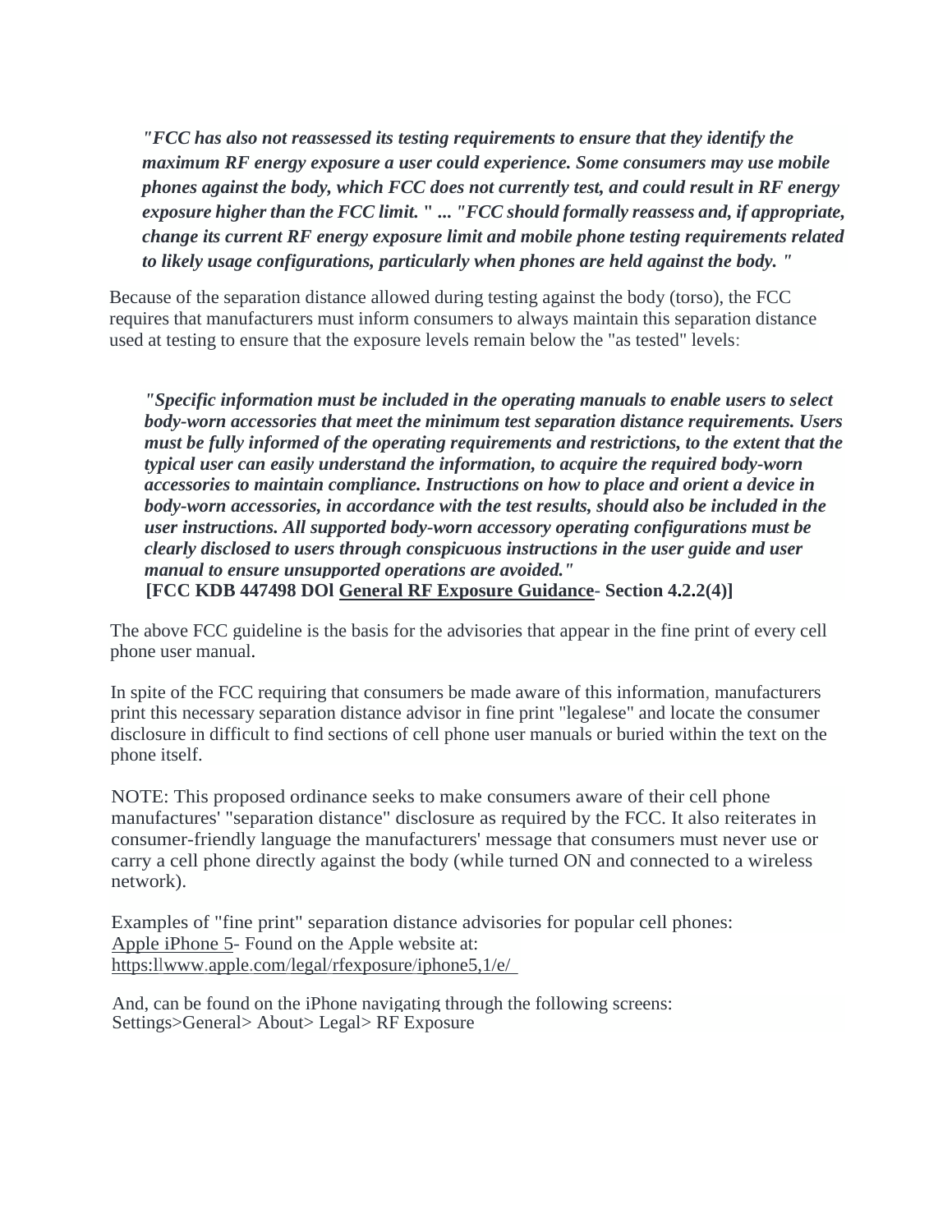"To reduce exposure to RF energy, use a hands-free option, such as the built-in speakerphone, the supplied headphones or other similar accessories. Carry iPhone at least 10mm away from your body to ensure exposure levels remain at or below the as-tested levels. "

**Samsung Galaxy S5 -** Refer to "Health & Safety & Warranty Guide" (pg 3)

Also found on the phone navigating through the following screens: Settings>About Device>Legal Information>Samsung Legal>Health & Safety

"For body-worn operation, this phone has been tested and meets FCC RF exposure guidelines when used with an accessory that contains no metal and that positions the mobile device a minimum of 1.0 cm from the body."

**BlackBerry Bold -** Found in user guide "Safety and Product Information"-

"Use hands-free operation if it is available and keep the BlackBerry device at least 0.59 in (15mm) from your body (including the abdomen of pregnant women and the lower abdomen of teenagers) when the BlackBerry device is turned on and connected to a wireless network."

**Motorola Moto X -** Found in user guide in the section titled "Safety, Regulatory & Legal" ( $pg 64$ )

"When using the mobile phone next to your body (other than in your hand or against your head), maintain a distance of 1.5 cm (3/4 inch) from your body to be consistent with how the mobile phone is tested for compliance with RF exposure requirements."

#### **Why should we be concerned about consumers not seeing the manufacturers'**

#### **"fine print" advisories to keep their cell phone a small distance from the body?**

The manufacturers' separation distance consumer advisories hidden in the manuals range from requiring a minimum usage distance of from 5 mm (1/5 inch) to 25 mm (l inch) away from the torso. They seem like such small distances - why should consumers be informed?

Because, as a matter of physics, the microwave emissions from cell phones decrease sharply as the distance is increased. Even a 5 mm separation distance makes a significant difference in reducing the exposure levels consumers will receive when the phone is used or carried directly against the body.

#### **Consumers have the right to know!**

#### **How is this proposed legislation different from what San Francisco adopted in 2011?**

On September 10,2012, the  $9<sup>th</sup>$  Circuit Court of Appeals ruled in an unpublished decision that the Cell Phone Fact Sheet the city had required to be distributed at the point of sale went beyond facts as it also contained recommendations from the city that do not appear in the user manuals as to